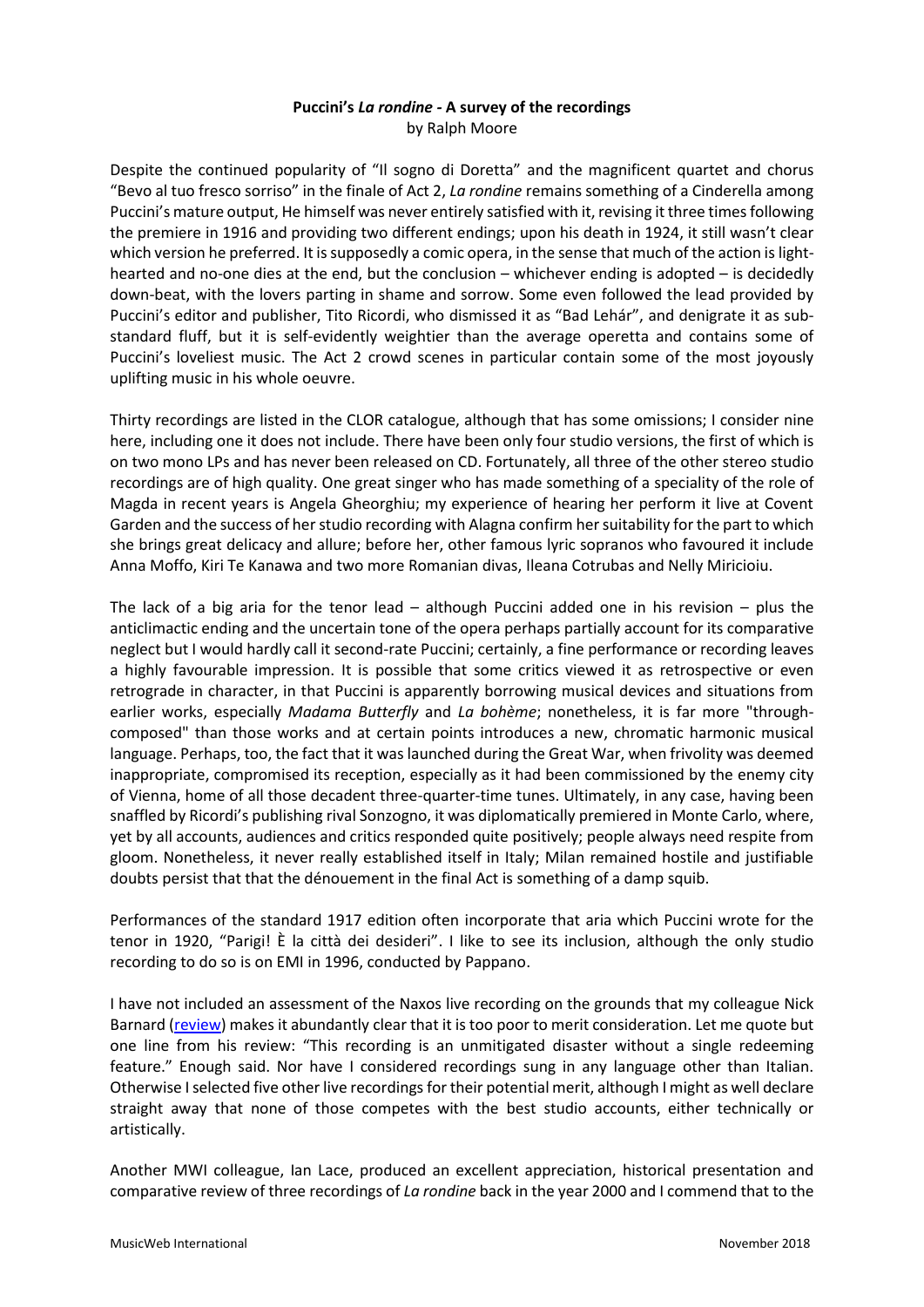interested reader as complementary to my survey [\(review\)](http://www.musicweb-international.com/classrev/2000/june00/Rondine.htm). Like Ian, I have a special affection for this work, even if I acknowledge it as problematic.

## **The Recordings**

**Federico Del Cupolo –** 1953 (studio, mono) NB: streamed and LP only; Columbia & Harmonia Orchestra - Antonio Guarnieri Orchestra Chorus - Coro di Milano

Magda de Civry - Eva de Luca Ruggero Lastouc - Giancinto Prandelli Rambaldo Fernandez - Vladimiro Pagano Lisette - Ornella Rovero Prunier - Luciano della Pergola Yvette - Tatiana Bulgaron Bianca - Angela Vercelli Suzy - Vittoria Mastropaolo Perichaud - Teodoro Rovetta Gobin - Alfredo Nobile Crebillon - Teodoro Rovetta

Until this appears on CD, I include this for LP and aficionados and adherents to downloading or streaming, as you can still it cheaply streamed on Amazon and various other websites - or hear it for free in its entirety on YouTube, too. The slightly peaky mono sound is perfectly listenable, if no aural treat. I never fail to be surprised by the quality in depth of Italian voices making recordings in the immediate post-war years; the only name known to me here is Giacinto Prandelli, a fine, plangent tenor with a lovely tone who had an estimable career, but he is partnered by some equally fine singers. The Prunier has a much bigger, beefier voice than light lyric tenor that is usually the case and is none the worse for that; the Lisette is pert and lively, with a lovely pure sound. I very much like Eva de Luca as Magda, too; she a very expressive, "old-fashioned", slightly piping soprano – a touch of Toti Dal Monte without being so arch - that soars deliciously and has plenty of power in reserve – and she phrases so musically. She apparently had some success in the USA on tour in Philadelphia with La Scala but why she never became a major star, I do not know. The conducting is very perky and alert, and the orchestra is one assembled by the prominent La Scala conductor Antonio Guarnieri, so presumably contains many members from that theatre here moonlighting.

The Act 2 crowd scene is lilting and vivacious by turns and the sense of ensemble strong. The duets between the lovers are enchanting and the Brindisi quartet sublimely sung – only just a little too fast. The singing in the third Act, if anything, gets even better; the tenderness of Prandelli's reading of his mother's letter is very moving. I love this recording; if it were in stereo, it would easily compete with the best.

**Vincenzo Bellezza – 1961** (live, mono) Myto Orchestra - Teatro dell'Opera di Roma Chorus - Teatro dell'Opera di Roma

Magda de Civry - Giovanni di Rocco Ruggero Lastouc - Franco Bonisolli Rambaldo Fernandez - Emilio Salvodi Lisette - Leyla Bersiani Prunier - Manlio Rocchi Yvette - Gianna Lollini Bianca - Maria Huder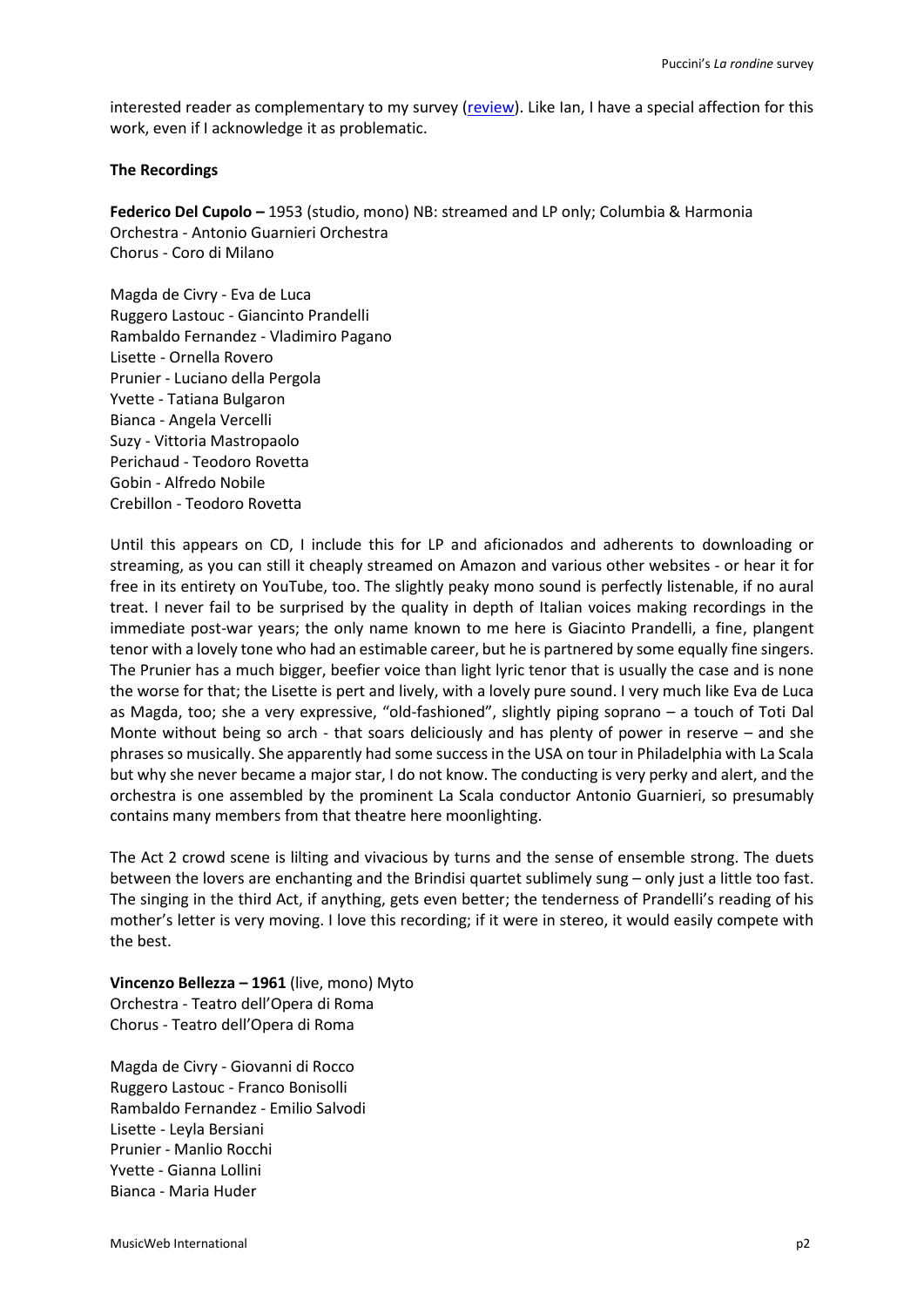Suzy - Corinna Bozza Perichaud - Graziano de Vivo Gobin - Gabriele de Julis Crebillon - Carlo Platania

The mono sound in what I take, given the faint background interference, to be a radio broadcast of a stage performance from Spoleto, complete with prominent prompter, is really very good here, allowing us to hear straight away some iffy intonation – at least until they warm up - and screechy strings throughout in the Rome orchestra. The conductor was very experienced and was invited annually to the Met between 1926 and 1935; he knows what he's doing here and the ebb and flow of the music is effortless. Some of the singing is in fact very acceptable if not always refined; the Lisette is especially vibrant and personable. Few, if any, of the cast names here will be recognised even by seasoned operaphiles, with the obvious exception of the twenty-three-year-old Franco Bonisolli and, possibly, Giovanna di Rocco, both making their debuts. She has a pretty lyric soprano but in some highflying passages she tends to run out of substance in her tone; at other times she floats the line affectingly. The main interest here, however, lies in hearing what Bonisolli does with Ruggero. His tenor has heft and he sings with melting tone and considerable delicacy, although he is a little too prone to the Gigli "sob in the voice". His is already a voice of substance and distinction; his admirers might want to invest in this memento of his gifts, even if this isn't necessarily a top choice.

**Francesco Molinari-Pradelli – 1966** (studio, stereo) RCA

Orchestra - RCA Italiana Chorus - RCA Italiana

Magda de Civry - Anna Moffo Ruggero Lastouc - Daniele Barioni Rambaldo Fernandez - Mario Sereni Lisette - Graziella Sciutti Prunier - Piero De Palma Yvette - Sylvia Brigham-Dimiziani Bianca - Virginia De Notarisefani Suzy - Franca Mattiucci Perichaud - Mario Basiola jnr. Gobin - Fernando Iacopucci Crebillon - Robert Amis El Hage Georgette - Sylvia Brigham-Dimiziani Gabriella - Virginia De Notarisefani Lolette - Franca Mattiucci Rabonnier - Robert Amis El Hage Uno Studente - Fernando Iacopucci Maggiordomo - Robert Amis El Hage Un uomo che fischia - Alessandro Alessandroni

Anna Moffo made so many lovely recordings in the 60's before her sudden vocal decline and hers is nearly always my preferred version, despite strong competition, of such operas as *La Traviata*, *Luisa Miller* and, here, *La Rondine*. She is beautifully matched with the aristocratic baritone Mario Sereni and the under-recorded Daniele Barioni, plus a supporting cast of comprimario singer stalwarts such Piero De Palma and Graziella Sciutti. All have such immediately recognisable, individual voices: Sereni, slightly grainy; Moffo with that seductive hint of huskiness; Barioni deploying a hefty but sensitive tenor con gusto - it's a pity that he isn't here given the extra entrance aria Puccini later inserted. Molinari-Pradelli knows exactly how Puccini should go; his tempi are flexible and affectionate although just occasionally I feel that Pappano, in the most recent set, keeps things going with just a little more vivacity and energy.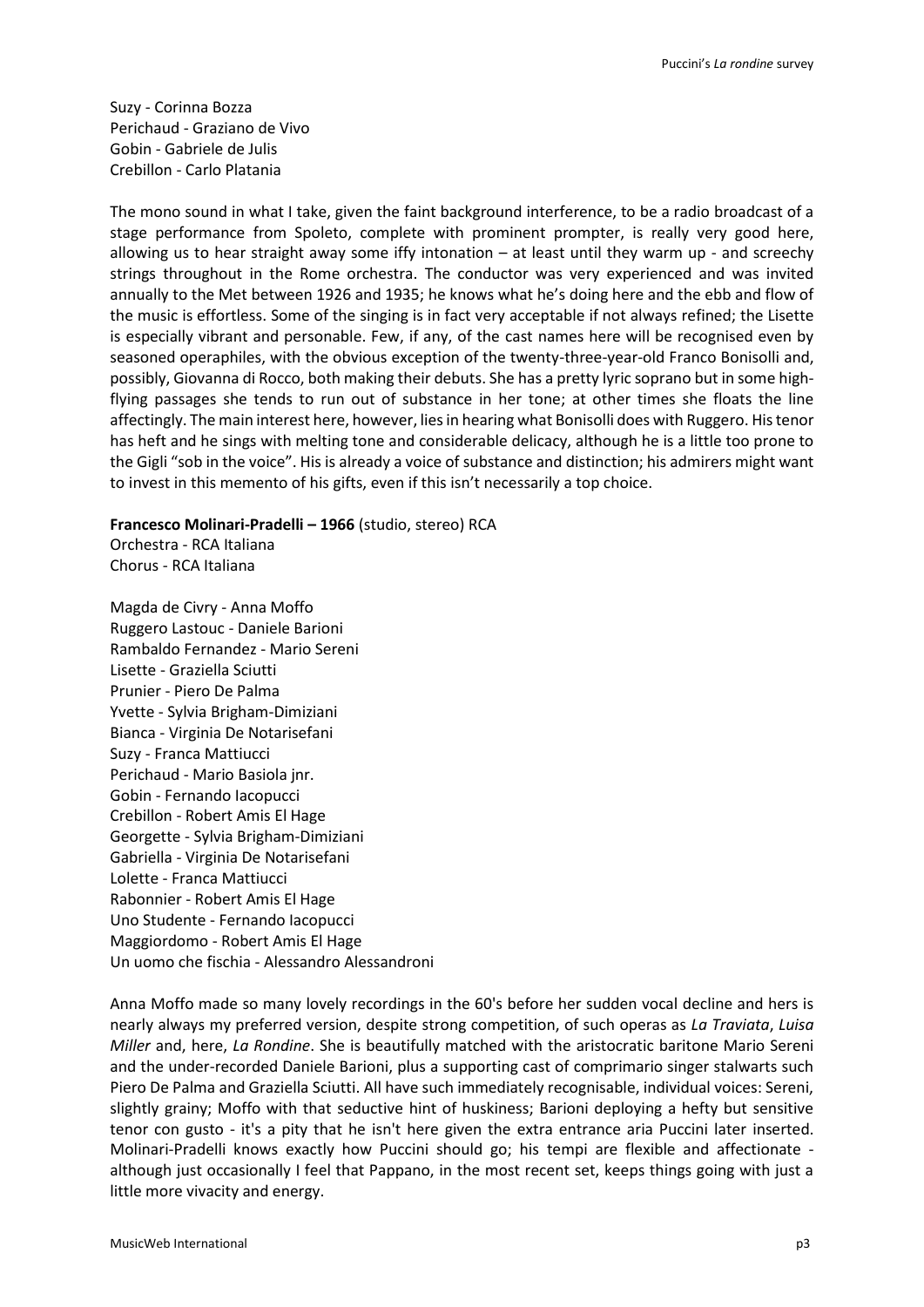**Francesco Molinari-Pradelli – 1971** (live, mono) Opera d'Oro Orchestra - Teatro Comunale di Bologna Chorus - Teatro Comunale di Bologna

Magda de Civry - Jeanette Pilou Ruggero Lastouc - Aldo Bottion Rambaldo Fernandez - Guido Mazzini Lisette - Cecilia Fusco Prunier - Piero De Palma

I include this as it is superficially attractive, being available cheaply, conducted by someone whom we know, from his studio recording, is master of the score and fields an attractive cast, including the charming and woefully under-recorded Jeanette Pilou, who made so few commercial recordings – as far as I know, only one as Micaëla, to Régine Crespin's Carmen. She has a lovely, full, but silvery, sound and is really alluring. Aldo Bottion is slightly throaty but still very good as an ardent, youthful-sounding Ruggero and we know that Piero De Palma makes a winning Prunier; he is well partnered by a vivacious Cecilia Fusco as Lisette. Unfortunately, the recording seems to have been by someone in the audience considerably removed from the stage with a mono tape-recorder on his lap, so the sound is vile; applause and coughing are better caught than what's happening on stage. Unless you are a die-hard fan who must have a souvenir of Pilou, this cannot be recommended.

**Nino Verchi – 1971** (live, mono) Premiere Opera Orchestra - Teatro del Giglio di Lucca Chorus - Teatro del Giglio di Lucca

Magda de Civry - Virginia Zeani Ruggero Lastouc - Luciano Saldari Lisette - Gabriella Ravazzi Prunier - Angelo Marchiandi

Unfortunately, the terrible sound and – insofar as I can hear – an even worse orchestra, of comical ineptitude – completely negate the attraction of being able to hear the woefully under-recorded Virginia Zeani. Some of the singing sounds pretty provincial, too, and Zeani sounds clumsy, using too much lower register and over-singing, with excessive vibrato. It is difficult to understand how a performance made in 1971 can be so poorly recorded, even on amateur equipment, but there it is; don't be tempted by this one.

**Lorin Maazel - 1981**(studio, digital) CBS Orchestra - London Symphony Orchestra Chorus - Ambrosian Opera Chorus

Magda de Civry - Kiri Te Kanawa Ruggero Lastouc - Plácido Domingo Rambaldo Fernandez - Leo Nucci Lisette - Mariana Nicolesco Prunier - David Rendall Yvette - Lilian Watson Bianca - Gillian Knight Suzy - Linda Finnie Perichaud - Lindsay Benson Gobin - Vernon Midgley Crebillon - David Beavan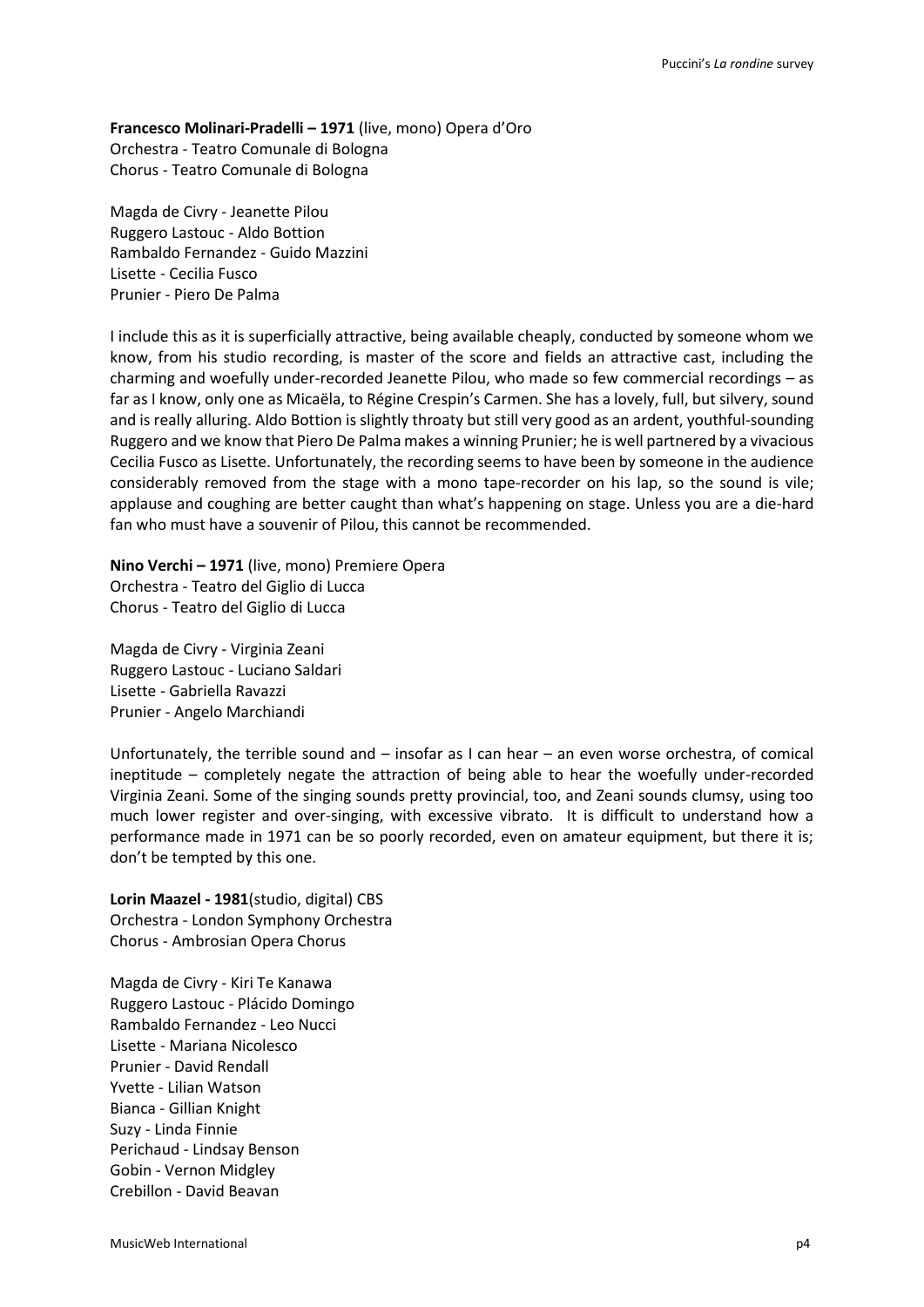Georgette - Maryetta Midgley Gabriella - Mary Thomas Lolette - Ursula Connors Rabonnier - Bruce Ogston Uno Studente - Alan Byers Maggiordomo - Oliver Broome

My, how I love this opera and this recording in particular confirms that attachment. The role of Magda is one Kiri Te Kanawa was born to inhabit; she sings "Il sogno di Doretta" with such ethereal, floating beauty that not even Angela Gheorghiu, whose timbre is similar, in her excellent, more modern recording under Pappano, can approach her.

Domingo is perhaps a tad beefy of timbre for the role and he doesn't have much to do, especially as he isn't given Ruggero's "Parigi" aria, which could surely at least have been included as an appendix, but he lavishes his golden tones on the music he is given; he and Te Kanawa make an enchanting couple. Leo Nucci as Rambaldo is in the pre-bleat and wobble stage that all too soon afflicted his singing and amongst the excellent British supporting cast in David Rendall, whose distinctive and very individual tenor with its fast vibrato I have always enjoyed; he makes Prunier witty and charming as well as being a little jaded and cynical, as befits the poet Rodolfo twenty years on. I like Mariana Nicolesco's vibrant Lisette; she makes a good foil to Rendall's Prunier.

Maazel catches the sweet melancholy of this strange tale just right and the Ambrosian Opera Chorus and LSO are first rate. The real test of ensemble is the Bullier scene in Act 2 and it certainly comes off; I like the intermittent atmospheric crowd background noise and even if Pappano manages more élan, the brindisi quartet is divine.

The early digital sound is fine. A peculiarity, however, is in this transfer on to two CDs, the first has only two tracks (38:20 + 29:45)– one for each Act – and the second has but one (35:17), for Act 3 – maddening.

**Gianluigi Gelmetti – 1981** (live radio broadcast, stereo) Warner Fonit Cetra Orchestra - RAI Milano Chorus - RAI Milano

Magda de Civry - Cecilia Gasdia Ruggero Lastouc - Alberto Cupido Rambaldo Fernandez - Alberto Rinaldi Lisette - Adelina Scarabelli Prunier - Max René Cosotti Yvette - Monica Berghi Bianca - Ilaria Galgani Suzy - Luisa Gallmetzer Perichaud - Vinicio Cocchieri Gobin - Gianfranco Bertagna Crebillon - Savino Di Ciommo Maggiordomo - Lucio Foliela

The sound in this live performance is very good: immediate and well-balanced – a relief after the three, preceding live, mono recordings and there is as a real sense of energy and spontaneity about the performance as a whole – although |I could do without the lady who is discreetly but persistently clearing her throat at intervals throughout the performance – and someone cannot refrain from humming an accompaniment to the unvoiced phrases of Prunier's first rendering of the Big Tune! Cecilia Gasdia is clearly on top the role of Magda: she has a full creamy, tone and excellent top notes,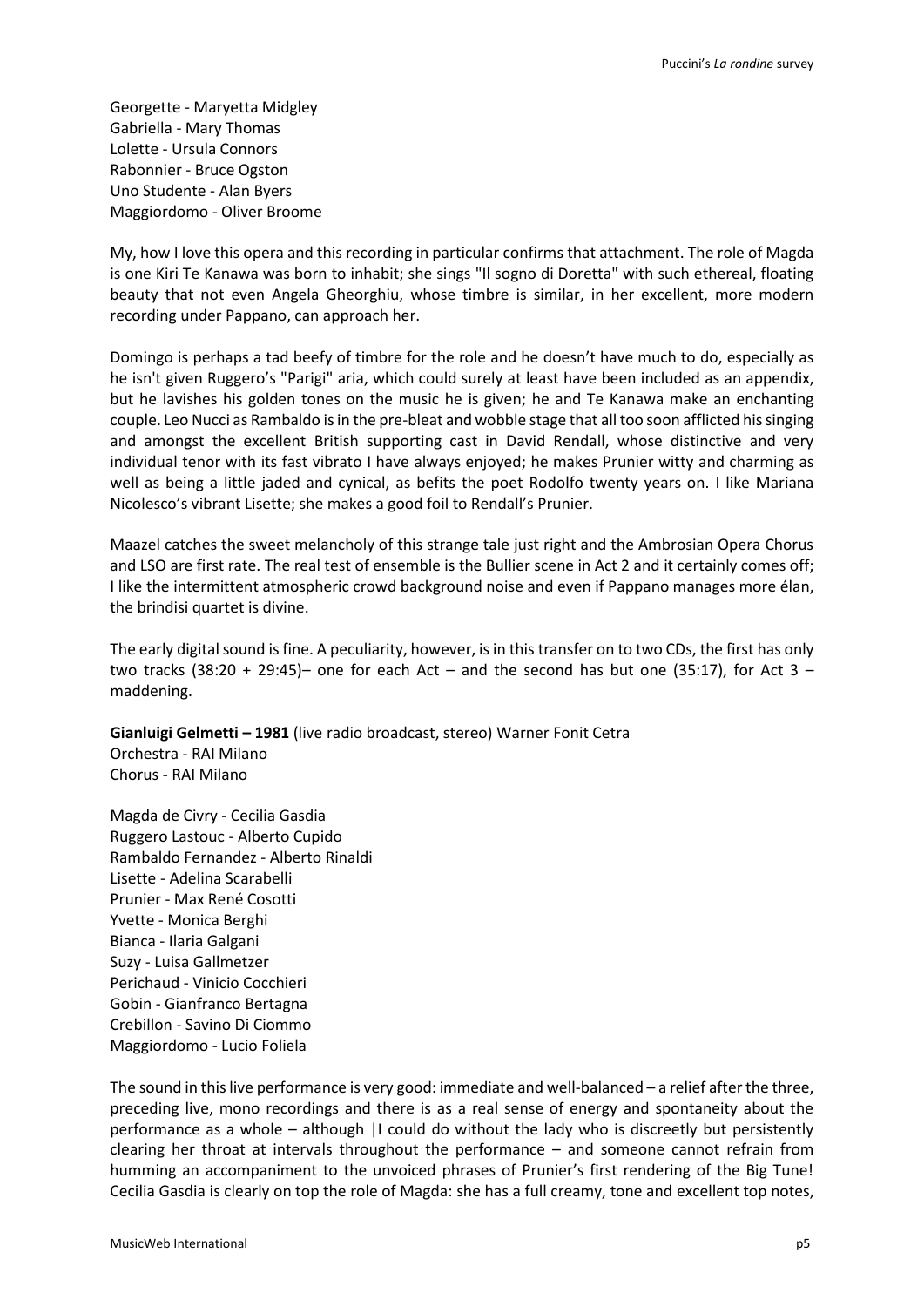although I do not find that she has the touch of aery, dreamy fantasy that makes Te Kanawa and Gheorghiu so appealingly touching. She sounds a touch cloudy in "Doretta's Dream", as if she hasn't warmed up – this is live, after all. Her farewell to Ruggero is very moving.

He is Alfredo Cupido: a good, robust, slightly coarse tenor. There are times when I could wish for more tenderness in his manner but he gives a strong, likeable performance. His diction is exceptionally clear, too. The secondary pair of lovers are attractive, too: Max René Cosotto is similar to De Palma, characterising and singing strongly; Adelina Scarabelli is likewise forthright and assertive as Lisette. The Rambaldo is the same singer who successfully reprised the role for Pappano fifteen years later.

I liked this recording more than I had expected; it is the best of the live performances, even if the best studio recordings are more refined and delicate.

**Antonio Pappano – 1996** (studio, digital) EMI Orchestra - London Symphony Orchestra Chorus - London Voices

Magda de Civry - Angela Gheorghiu Ruggero Lastouc - Roberto Alagna Rambaldo Fernandez - Alberto Rinaldi Lisette - Inva Mula(-Tchako) Prunier - William Matteuzzi Yvette - Patrizia Bicciré Bianca - Patrizia Ciofi Suzy - Monica Bacelli Perichaud - Riccardo Simonetti Gobin - Toby Spence Crebillon - Enrico Fissore Georgette - Patrizia Bicciré Gabriella - Patrizia Ciofi Lolette - Monica Bacelli Rabonnier - Enrico Fissore Uno Studente - Andrew Busher Maggiordomo - Enrico Fissore

While nothing shakes my loyalty to the older recording conducted by Maazel with a youthful Domingo and Te Kanawa, this is still splendid and in slightly better sound than that recording from the early 80's. It's not perfect: while the three principals are superb, the supporting cast is weaker than in that Maazel recording or indeed in the excellent 1966 RCA one starring Anna Moffo, which is obviously less brilliant sonically but also has much to commend it.

Particular weaknesses here are the white, whining tenor of William Matteuzzi, who acts well but whose successful career in vocal terms remains a perennial mystery to opera buffs of my acquaintance and the dull, workaday baritone of Alberto Rinaldi. Strengths, in addition to the three leads and the digital sound, are the flexibility of Pappano's phrasing and the playing of the LSO - the same orchestra who did such a fine job for Maazel. I much prefer David Rendall as Prunier and Leo Nucci made a pleasant Rambaldo before the scoop and bleat set in. Mario Sereni for Molinari-Pradelli is the most elegant and distinguished of all. Both Inva Mula and Mariana Nicolescu are charming as Lisette and there isn't much to choose between the performances of Kiri Te Kanawa and Angela Gheorghiu, who are both enchanting as Magda, floating their top Cs and B flats exquisitely in a role made for them both; for all her charms I don't think Anna Moffo quite matches either of them for steadiness and purity.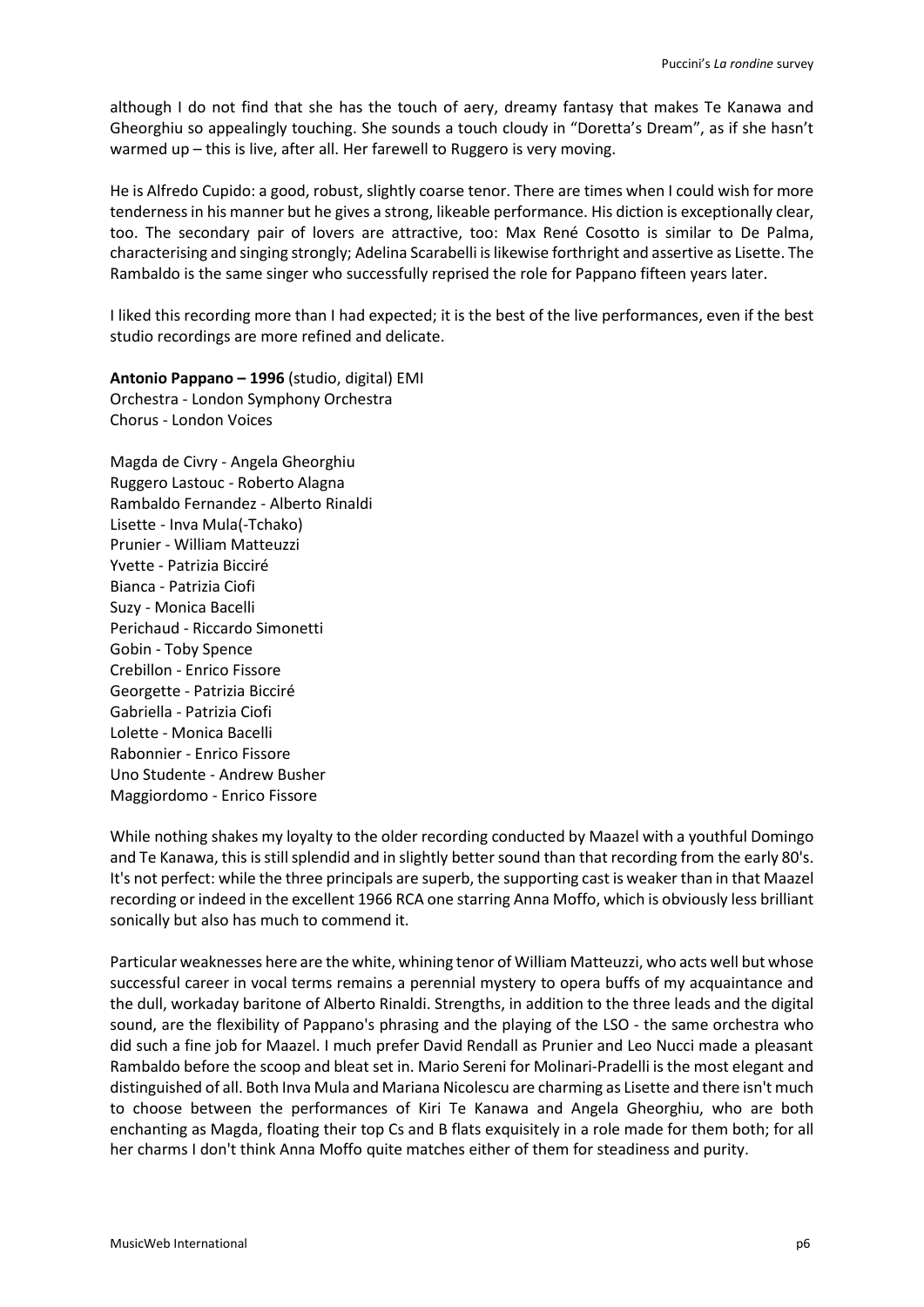Another great advantage to this recording is that Alagna is given Ruggero's "Parigi!" aria, extolling the excitement of the capital, missing in the Maazel and Molinari-Pradelli recordings and a real highlight here. In addition, he sings the first version, set to a different text, as an appendix, along with an excerpt from "Le villi". His slightly grainy tenor is ideally suited to portraying the callow, naive Ruggero although both the honeyed Domingo and the more baritonal and occasionally slightly unsteady Barioni are very attractive.

If you doubt the attractions of this recording, sample the quartet "Bevo al tuo fresco sorriso", set against the chorus; it is surely one of the most beautiful and uplifting melodies Puccini ever wrote and Pappano catches its swagger perfectly.

A final bonus is the inclusion of some lovely excerpts for Alagna and symphonic interludes from Puccini's first opera *Le villi* and the song "Morire" derived from Puccini's first attempt at an entrance aria for Ruggero. Given the unavailability of the Maazel recording and the slightly less accomplished level of the old RCA one, this remains a very attractive option to acquaint yourself with an unjustly neglected opera.

**Ivan Repušić - 2015** (live composite, digital) CPO Orchestra - Münchner Rundfunkorchester Chorus - Chor des Bayerischen Rundfunks

Magda de Civry - Elena Mosuc Ruggero Lastouc - Yosep Kang Rambaldo Fernandez - Jan-Hendrik Rootering Lisette - Evelin Novak Prunier - Álvaro Zambrano Yvette - Siobhan Stagg Bianca - Elbenita Kajtazi Suzy - Stephanie Lauricella Perichaud - Matthias Ettmayr Gobin - Taro Takagi Crebillon - Wolfgang Klose Georgette - Siobhan Stagg Gabriella - Elbenita Kajtazi Lolette - Stephanie Lauricella Rabonnier - Matthias Ettmayr Maggiordomo - Wolfgang Klose

Despite supposedly being recorded live from what is presumably two performances in the Prinzregententheater, Munich, the sound here is as good as, and indistinguishable from, a studio production, with almost no extraneous noises-indeed, were it not for a couple of stray coughs, I would find it hard to believe that this was not recorded in rehearsal or separately from the performances; balances are ideal and the ambience rich and full. The orchestral playing is superb and the conducting alert and flexible; the rumbustious opening to Act 2 is splendid and the swooning string strings just prior to the great quartet are especially seductive.

This would give much pleasure if you attended it in he theatre, but compared with the preceding studio recordings, there are some snags. The voices in this predominately young cast are fine and fresh, but only one is of the real star-quality or as individual as the roster of sopranos and tenors on the best versions; most worryingly, despite possessing a big, warm, beautiful tone, Elena Mosuc cannot float her notes with the ease required and a worrying pulse sometimes obtrudes on sustained high notes; the last top A of her Act 1 Romanza "Fanciulla, è sbocciata l'amore" is not very pleasant. She also has a habit of approaching those high notes by attacking the semitone below then "lifting" up to them; it's